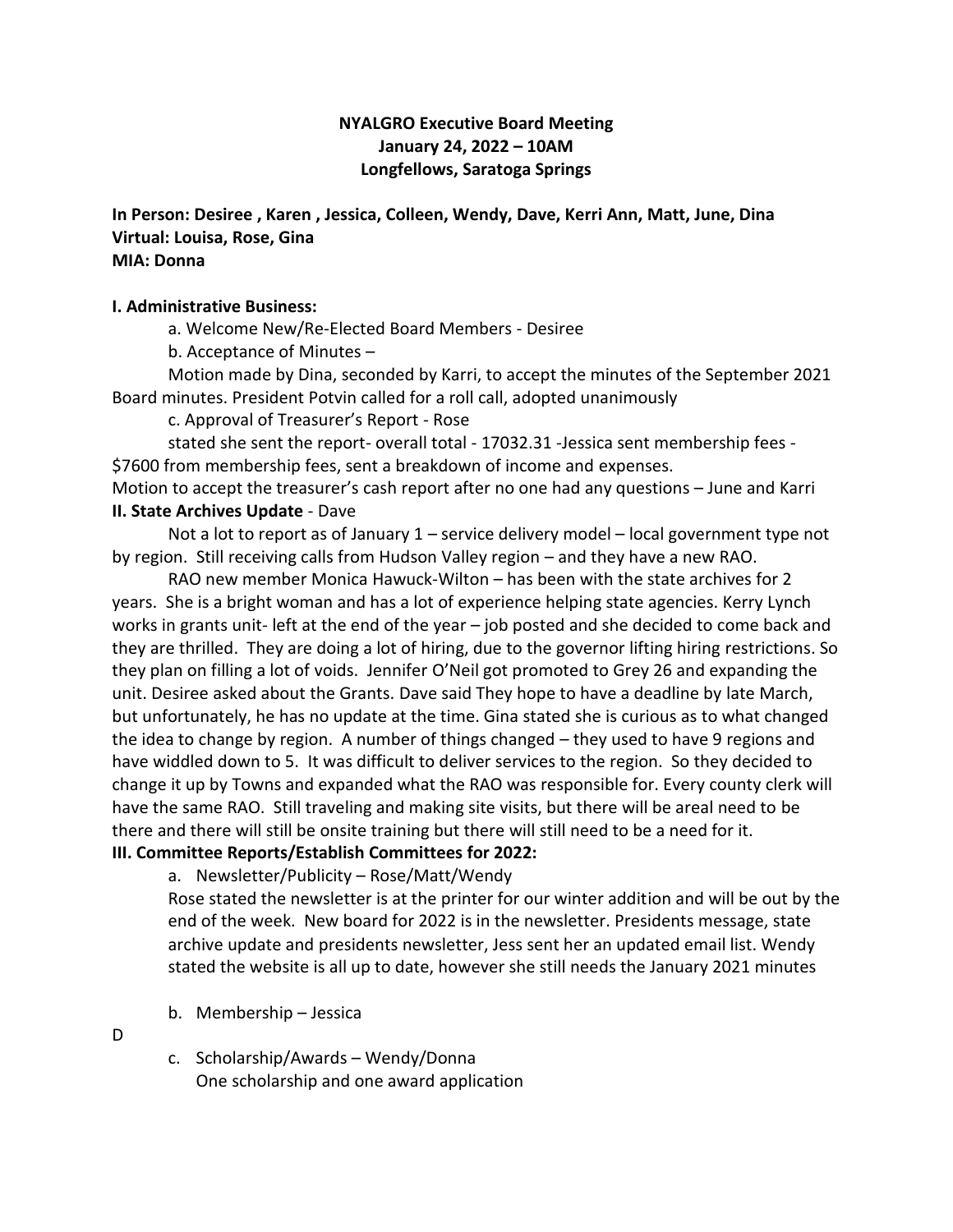Desiree stated we are revamping our awards, and going forward we are only doing the Wheeler award. Wendy stated she received an application for the Guy award. Desiree stated the deadline is April  $15<sup>th</sup>$ . Wendy stated that it was April  $8<sup>th</sup>$ . Desiree requested that we change it to April  $30<sup>th</sup>$ . May 29<sup>th</sup> is the last day to make a reservation at the Hotel. Desiree stated that we give away 2 scholorships. Wendy stated we changed it to unlimited. Desiree stated she likes that better, due to more people attending the conference and being part of our organization.

d. Nominations/Elections - Desiree

Desiree stated that the Election buddy is fantastic, and has been working out very well. **IV. 2022 Conference Planning:**

a. Conference Timeline Review – Karen

Desiree stated there is 6 months away, finalize special events, timelines, plan topics. First question about Tuesday and the timeline. 2 late morning sessions don't work till 1030. Desiree stated that we were giving people time to do Hotel Checkout. A conversation was had about time frames and classes

Virtual/ Hybrid/ In person conversation due to most conferences are still having hybrid conferences. Town Clerks are in person, NYCOM is in person. Desiree stated she doesn't want to go full virtual. Schedule will have to change to one class at a time. Cost will be involved, with the Whova app as well as the AV that will be provided.

Gina stated she looks at things more rigid, it is hard to have an objective opinion, and she doesn't see things improving, she thinks it's best to have Hybrid, she loves in person, but she thinks it should be HYBRID. Rose stated she would like to see in person, HYBRID was good for the time being, she thinks the concern has become less and less and people are ready to go out. Louisa likes the in-person aspect, but she felt really bad for Karri Anne and Jess who were monitoring the Virtual Aspect. If we offered both, we wouldn't end up with a lot of in person, however being that it's in Albany there may be more people showing up. She stated she thinks that it may be possible to have a paid dedicated individual to have someone responsible for what Karri and Jess were doing the whole time. Desiree stated we need to use the hotel AV and work with them. Karri is the point of contact for that.

Dina stated she wants to have an in person, from a business perspective.

Matt- hard not to react- on the fence – summer gets better, not a medical expert, but he sees the value of in person. Record the session – and send it out later. Get the information that they would have to learn.

Dina and Jess agreed with Matt

Wendy likes what we have,

Middle of the road, we will make it work. Same as Matt and Lou – a lot of interation, however it was on the social aspect of it. Loves recording every single session and available after the fact. Every presenter is always available after the fact. Likes the idea of being

Dave read an online article stated that OMICRON might be the end of the pandemic, a lot of extra work and money. Understands that a lot of people have reservations, but by June we should be back to normal.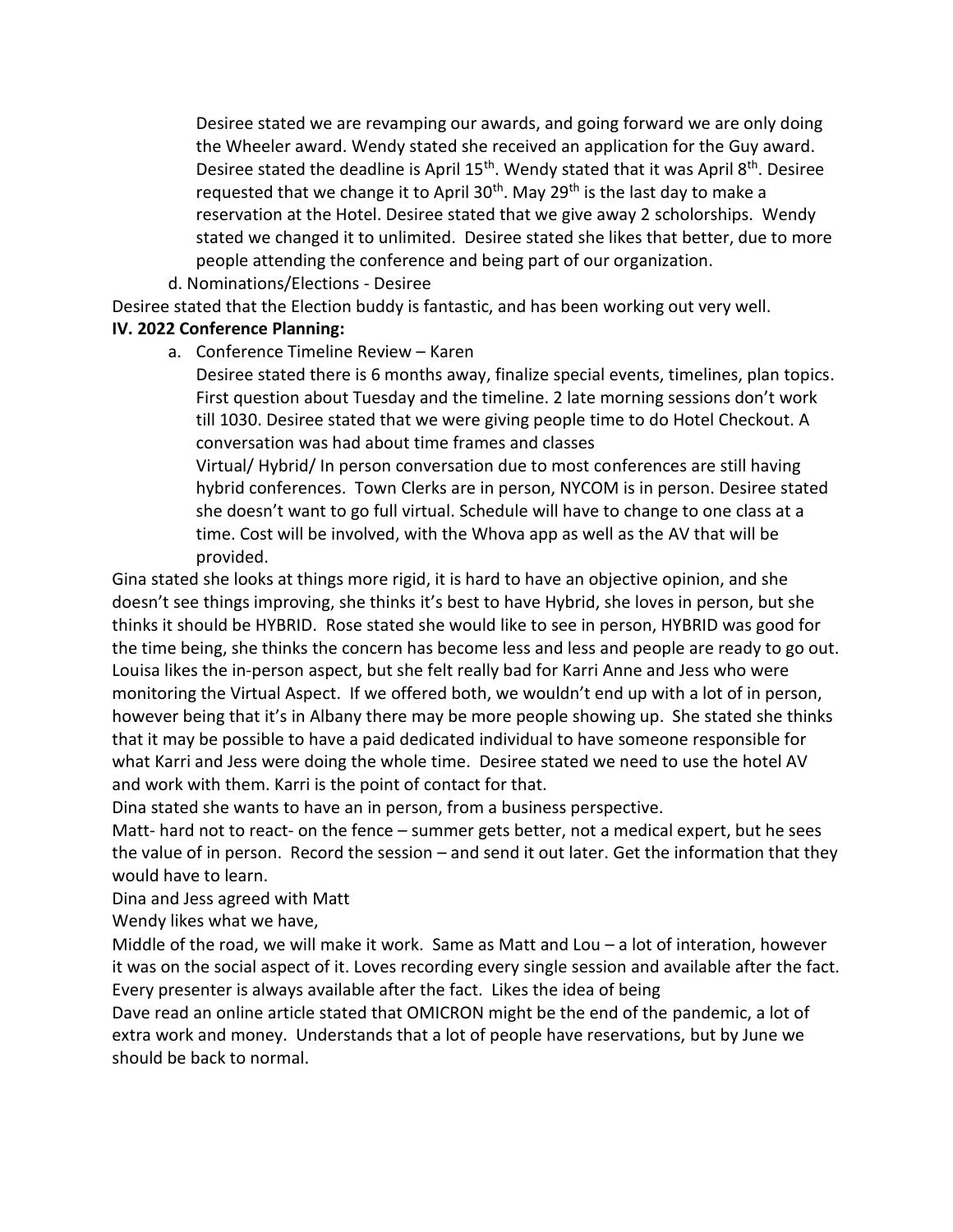Karen asked how much WHOVA cost – Rose stated \$2500. Karen likes Matts idea but likes if we charged people for the virtual webinars. Desiree stated we could do the Virtual Webinars throughout the year.

Karri - CMI is the audio /visual for the Desmond –

Karen - when would we tell them that the Webinars are available.

Desiree stated

Karri – monitoring on YouTube – send it to people with a viable link

Karen – stated she felt \*

Created as items are generated. Thank you for attending the conferences – here is the link Rose loved the idea

Conference registration is 30 bucks in person and virtual record all sessions, YouTube viewing option, and all attendees in person will have the option of seeing the virtual sessions in their packet

Networking, free gift, and vendors in person.

Timeline discussed and Ironed out and finalized the schedule

Insert school Schedule

– by Desiree

Karen stated she needed a description from June for New Member – June stated she would still use what was stated in the packet brousher is fine. No changes needed.

Panels were discussed and which board members would be present for the panels.

Desiree, Karri and Matt discussed pricing and A/V companies that the hotel uses as well as the not using Whova anymore.

For speaker purposes – she would prefer if all speakers were told to bring their presentation on a USB so across the board we will be using the same thing. Karri said the only thing that is different how we are recording and providing the recording to the members that will attending the conference in person/ online registration is.

Gina stated she went to the Desmond twice a year for ten years, there is not a bad space for audio visual in the whole building. The sound system and how things are set up are great, everything is set up very professionally. It is a unionized hotel.

b. Conference Committees Update: 1) Vendor – Dina/Colleen/Donna

Passed out – followed up with phone calls, - 5 confirmed to attend the conference – marketing it- Henderson, Eimage Data, General Code, Donnigan Systems, Williamson, and the Archives. Desiree stated she will reach out to Lucas from Accelerated. Matt stated he will get Dina information for a company he uses. Desiree and Karen gave Dina more names to try and call – Desiree stated she will reach out to Laurie and Reed since she is surprised they haven't got back to Dina. Desiree then stated we need to follow up and update our website – if companies are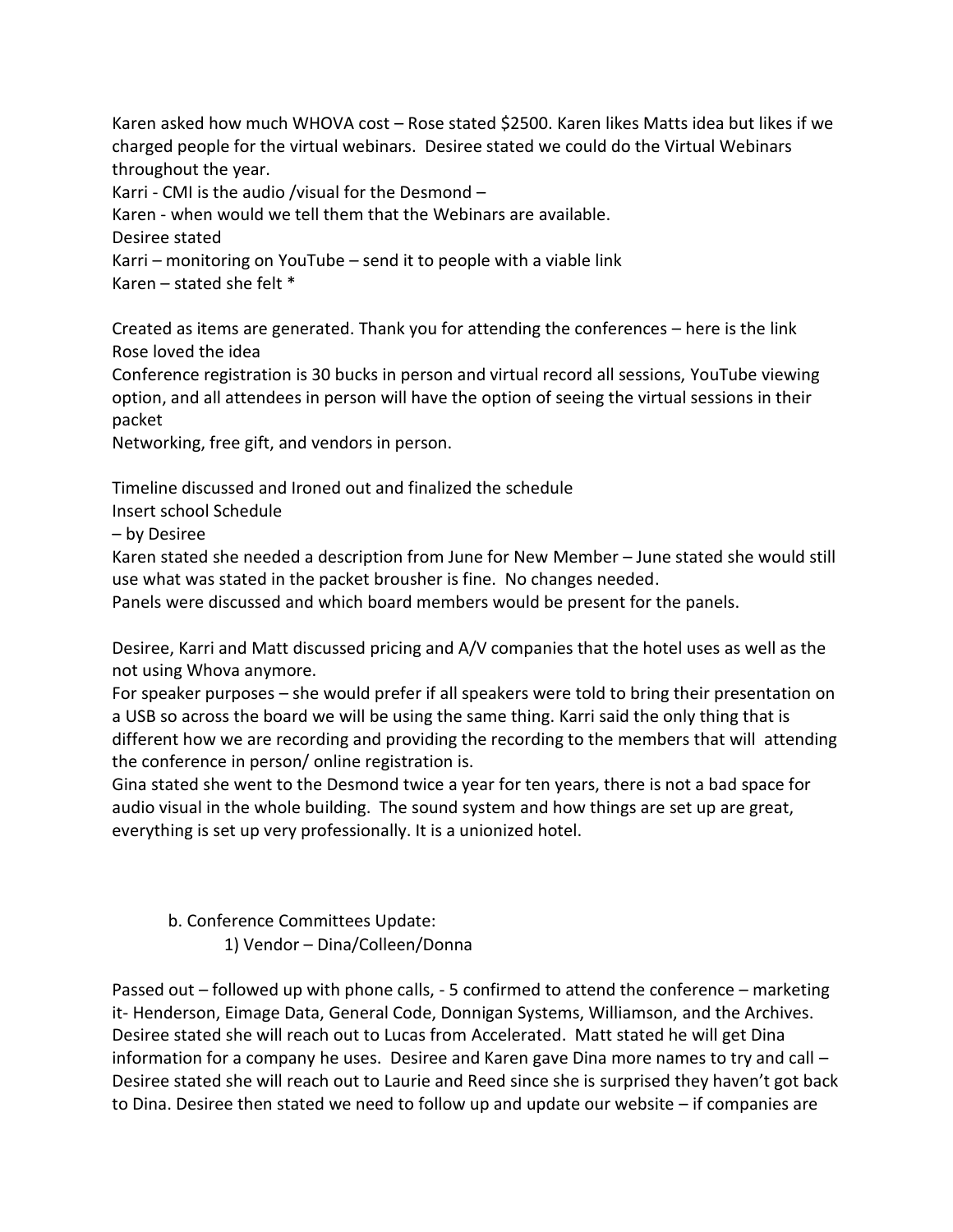not paying we need to remove them from the website. Everyone threw out company names. Desiree stated vendor bingo has been a thing in the past – ask them to give away their giveaways on Tuesday. Everyone decided – Monday Lunch – Vendor introduction / 5 min vendor discussion and have them talk about their company Tuesday lunch – they can give away their giveaway

2) Registration/Conference Give-A-Way – Colleen/Wendy Pens, post-it notes, staple remover

3) Board Member Prize – Louisa/Donna/June Plastic Cell phone water proof mini bag

4) First Time Attendee Welcome – June/Louisa/Matt

5) Activities/Networking – Jessica/Wendy/Kerri

Jeopardy at the reception – Treasure chest and keys throughout the conference – chests will be out during the meeting on Tuesday

c. Miscellaneous Issues/Concerns - Karen

### **V. Old Business/New Business:**

a. Review – Position Descriptions/Duties Speakers – Regardless we will pay for their hotel room limiting to Motion was made by Kerri Ann, seconded by June to reimburse speakers for traveling over 75 miles.

Motion Failed

Motion was made by Kerri seconded by Matt to be reimburse speakers for hotel pending a 75 mile radius, if requested by the speaker. All overnight accommodations per speakers more than 75miles will be decided at the discretion of the board, upon the request of the speaker.

b. Discussion – Reimbursement Policy – Distance for Hotel Accommodations c. Discussion Locations Ideas – 2024 Conference Saratoga, Syracuse, Hudson Valley, Copperstone, Skateatelous, Lake Placid

#### **VI. Board Member Comments**

**Gina – HR officer – Looking at retirement next year**

**Rose – Sent vouchers to everyone for reimbursements, upset that she missed everyone in person.** 

**Dina, June, Matt, Kerri, Jessi, Wendy, Colleen, Karen – doesn't have anything to say Dave updated on the Saranac lake hotel**

#### **VII. Next Meeting Date/Location**

Monday, April 4, 10AM – Harbor Hotel, Watkins Glen – Board Meeting Sunday, June 12, 1PM – Crowne Plaza – Desmond, Albany - Conference